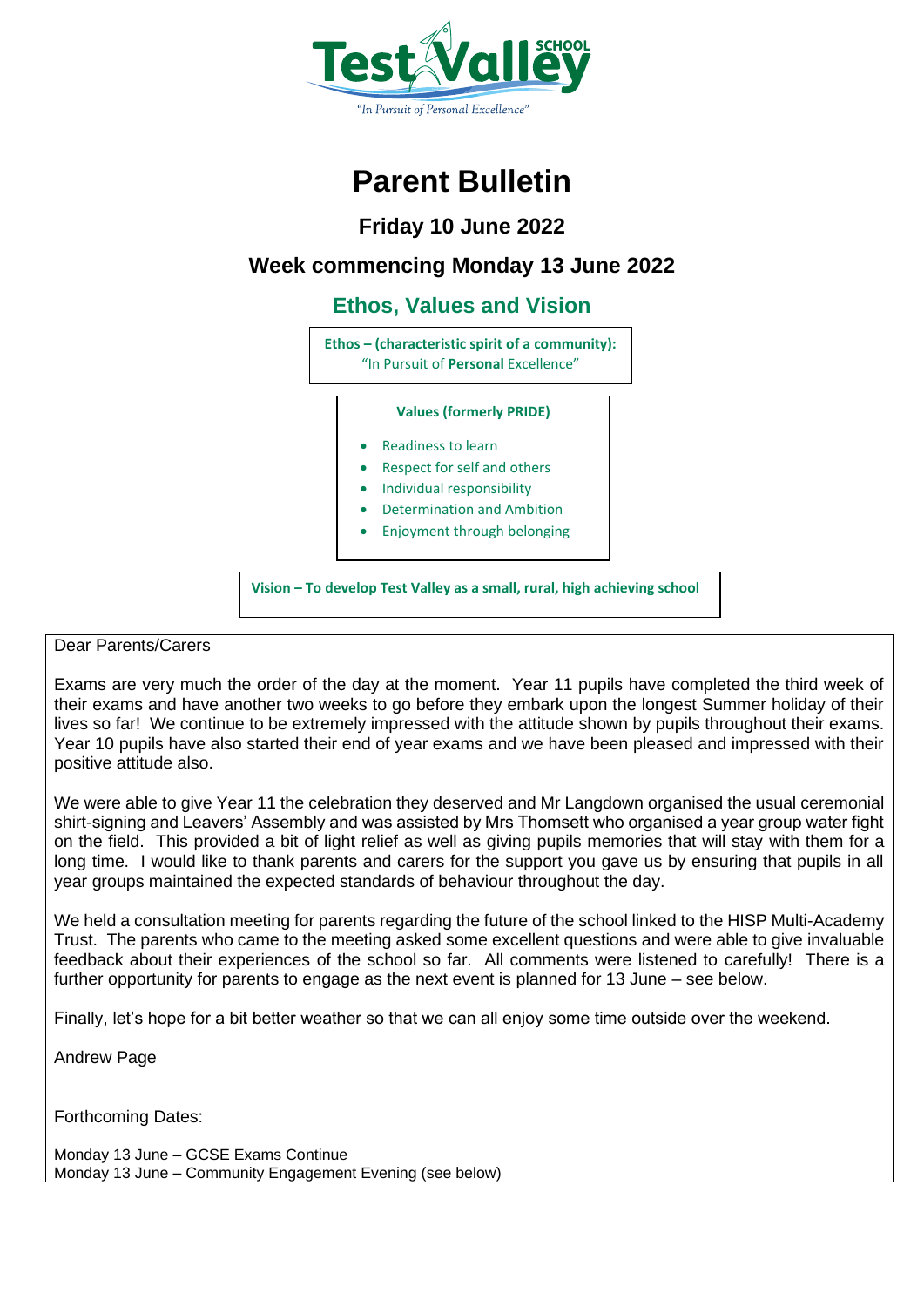Tuesday 14 June – Years 8 & 9 HPV Vaccinations Friday 17 June – Sparsholt Futures Day – Year 8 Friday 24 June – INSET Day Friday 24 June – Year 11 Prom Monday 27 June – Year 6 Induction Evening Tuesday 28 June – Year 6 Induction Day Tuesday 28 June – Year 10 Andover College Taster Day

### **#WeAreTestValley**

More about all the activities occurring in and out of lessons at Test Valley School can be found on our Facebook page, Twitter Feed and Instagram Account. Reshares and likes are always appreciated!

Andrew Page Headteacher [pagea@testvalley.hants.sch.uk](mailto:pagea@testvalley.hants.sch.uk) Sarah Botwright School Business Manager [botwrights@testvalley.hants.sch.uk](mailto:botwrights@testvalley.hants.sch.uk)

Anna Collins Assistant Headteacher [collinsa](mailto:collinsa@testvalley.hants.sch.uk)[@testvalley.hants.sch.uk](mailto:collinsa@testvalley.hants.sch.uk) Steve Langdown Head of KS4 and Senior Leader [st\\_langdowns@testvalley.hants.sch.uk](mailto:st_langdowns@testvalley.hants.sch.uk)

Nicky Osborne Assistant Headteacher [osbornen@testvalley.hants.sch.uk](mailto:osbornen@testvalley.hants.sch.uk)

Ali Wheeler SENDCO and Senior Leader [wheelera@testvalley.hants.sch.uk](mailto:wheelera@testvalley.hants.sch.uk)

### School Uniform

As the weather is getting warmer, we understand that the full school uniform can be quite uncomfortable. Therefore, for the remainder of the Summer Term pupils may remove their jumper and/or blazer. However, pupils must continue to wear their tie and have their shirt tucked in at all times. If the weather is colder in the morning, they should wear their blazer and must not wear an outdoor coat in place of a blazer. Outdoor coats may of course be worn in addition.

Minimum Uniform Expectations:

White shirt and school tie

Grey School Trousers or Tartan School Skirt

School Shoes

Additional Items when weather is slightly colder:

School Blazer

Outdoor Coat to be worn in addition to a blazer

Full guidance on acceptable uniform items is available at [Test Valley School —](https://www.testvalley.hants.sch.uk/school-uniform/) School Uniform

Sanctions will be put in place next week for any pupils who are not wearing the correct uniform, including adherence to any reasonable adjustments that have been agreed with parents.

### Venue Hire

Do you require a room for a meeting or sports event? School facilities are available to hire outside of the school day. Please email [leisure@testvalley.hants.sch.uk](mailto:leisure@testvalley.hants.sch.uk) for all enquiries.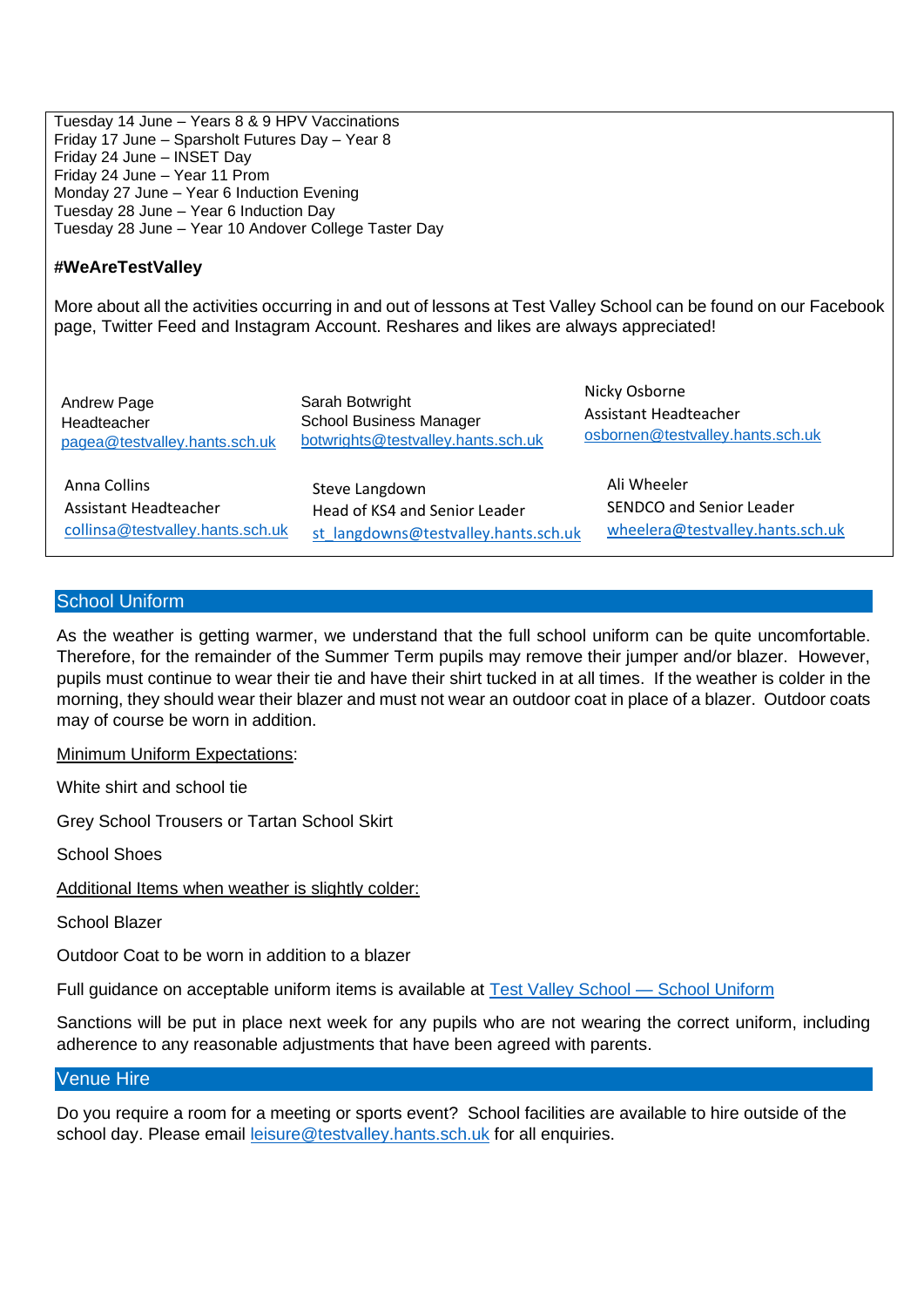### Strategic Partnership

On Tuesday  $7<sup>th</sup>$  June, parents were able to meet senior leaders of the HISP MAT that we are planning to join and to put their questions to them. They also met Caroline Lowing who will be the Head of School from September 2022. It was a lively and informative event. Parents who missed it will have another opportunity as the next event is planned for Monday 13th at 6.30pm at the school. This event is for the wider community but parents are welcome to join in.

[https://www.testvalley.hants.sch.uk/content/uploads/2022/06/A5-Leaflet-Community-Engagaement-leaflet-](https://www.testvalley.hants.sch.uk/content/uploads/2022/06/A5-Leaflet-Community-Engagaement-leaflet-Green.pdf)[Green.pdf](https://www.testvalley.hants.sch.uk/content/uploads/2022/06/A5-Leaflet-Community-Engagaement-leaflet-Green.pdf)

### School Drop Off and Pick Up

Please could we ask parents to avoid dropping off and picking up pupils from Roman Road. There have been a number of reports of cars speeding up Roman Road at these busy times of the day. We need to safeguard children walking into school from the bus bays as well as minimising the impact on residents and our neighbours.

If you need to pick up your child by car, please arrange to meet them elsewhere or do so slightly later than 3.30pm once most pupils have left the site and the buses have departed.

Thank you for your understanding and support.

### Contact Details

It is extremely important that all parental contact details are kept up to date on our systems in case we need to contact you if your child is ill or if there is an emergency. Please let us know immediately if you wish to update any aspect of your child's details.

We would also be grateful if you could let the school office now if your child is going to be staying with another relative for a short time e.g. if you are going to be away on holiday or for business etc. Thank you.

### **HPV Vaccinations**

A reminder that the School Immunisation Team will be in school on Tuesday 14 June to administer the HPV vaccines to Year 8 (HPV1) and Year 9 (HPV2). Please could those pupils involved either wear a shortsleeved shirt or PT top for ease.

### The Connect4communities Programme

Please see below information about support for vulnerable families through the connect4communities programme.

In the Spring Statement at the end of March, the Chancellor announced that funding for the Household Support Fund would be extended to the end of September 2022 – helping support households who would otherwise struggle with energy bills, food and water bills.

The support available to families as of 16 June 2022 will include:

• **Food Vouchers**: Households in receipt of council tax benefit can claim **one** food voucher worth £30 from their district or borough council. Information about how to access this voucher can be found here: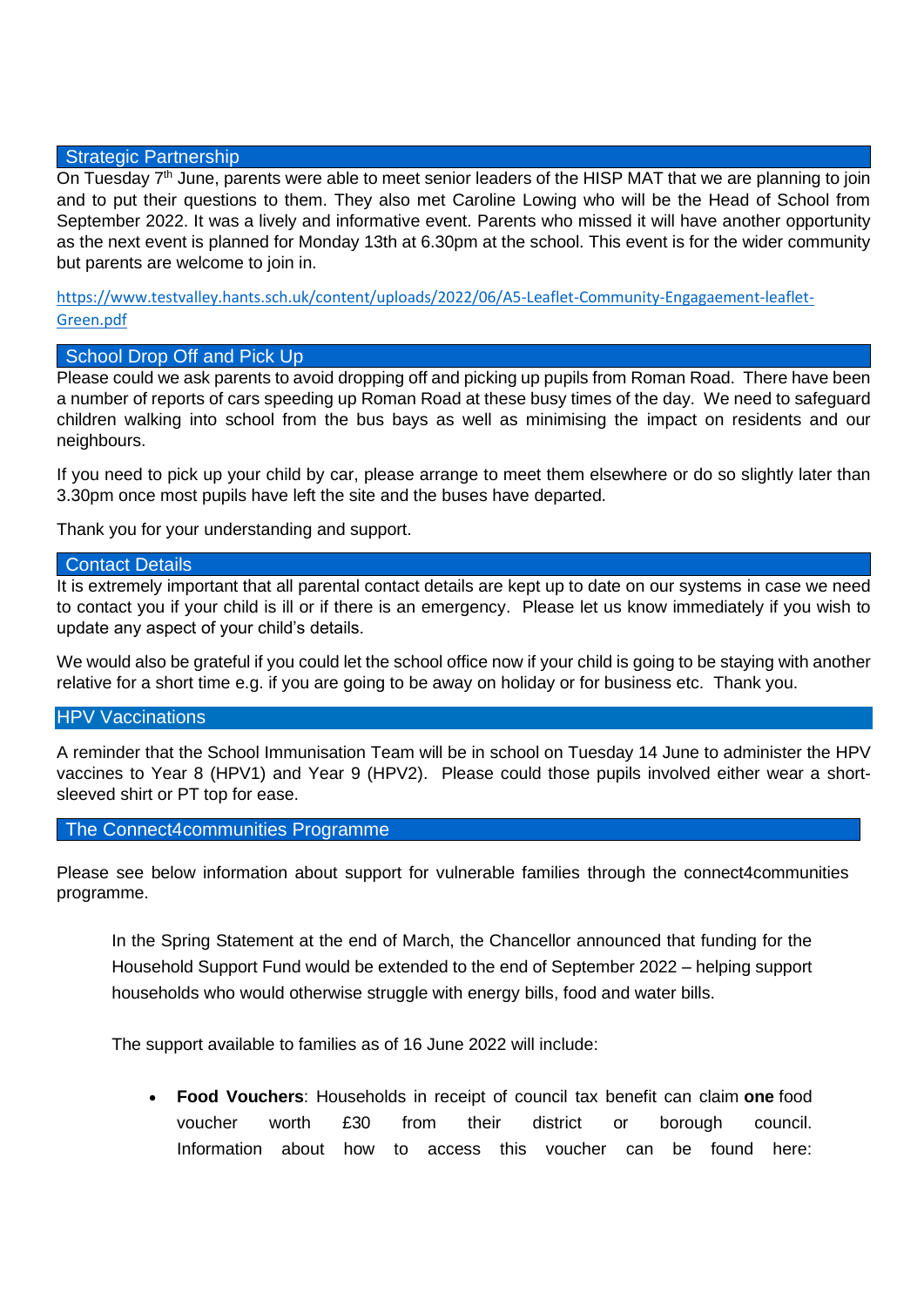[Support for families and children | Children and Families |](https://www.hants.gov.uk/socialcareandhealth/childrenandfamilies/connectforcommunities/supportforfamilies) Hampshire County Council [\(hants.gov.uk\)](https://www.hants.gov.uk/socialcareandhealth/childrenandfamilies/connectforcommunities/supportforfamilies)

• **Community Pantries:** Pantries are open to everyone in the community and provide access to food at a lower cost. They offer a range of fresh, frozen and general foods, which change each week. Access to the Community Pantry is by membership and, for a small weekly contribution, members can select food to a significantly higher value.

Many of these pantries have cafes and meeting spaces and offer other forms of support. They can put you in touch with organisations that can help with utility bills, health, employment, and education.

Details of local pantries can be found here: Community pantries - [Hampshire | Children and Families | Hampshire County Council](https://www.hants.gov.uk/socialcareandhealth/childrenandfamilies/connectforcommunities/communitypantries-overview/communitypantries)  [\(hants.gov.uk\)](https://www.hants.gov.uk/socialcareandhealth/childrenandfamilies/connectforcommunities/communitypantries-overview/communitypantries)

- **Support for utility costs:** Households struggling to meet the cost of their utility bills for water, gas or electricity can contact their local Citizens Advice. Details of local Citizens Advice offices can be found here: Local CA offices | [citahants.org](https://citahants.org/need-advice/local%2520ca%2520offices.html)
- **Emergency housing support**: This is available from district and borough councils. This does not include ongoing support for rent or mortgage payments. Details of how to access emergency housing support can be found here: Support for housing costs - [Hampshire | Children and Families | Hampshire County](https://www.hants.gov.uk/socialcareandhealth/childrenandfamilies/connectforcommunities/supportforfamilies/housing-support/housing-support-hants)  [Council \(hants.gov.uk\)](https://www.hants.gov.uk/socialcareandhealth/childrenandfamilies/connectforcommunities/supportforfamilies/housing-support/housing-support-hants)

If you have any queries, please email [connect4communities@hants.gov.uk](mailto:connect4communities@hants.gov.uk)

To find out what support and activities are available locally search the Hampshire: Family [Information and Services Hub \(hants.gov.uk\)](https://fish.hants.gov.uk/kb5/hampshire/directory/home.page)

Yours faithfully

The connect4communities Team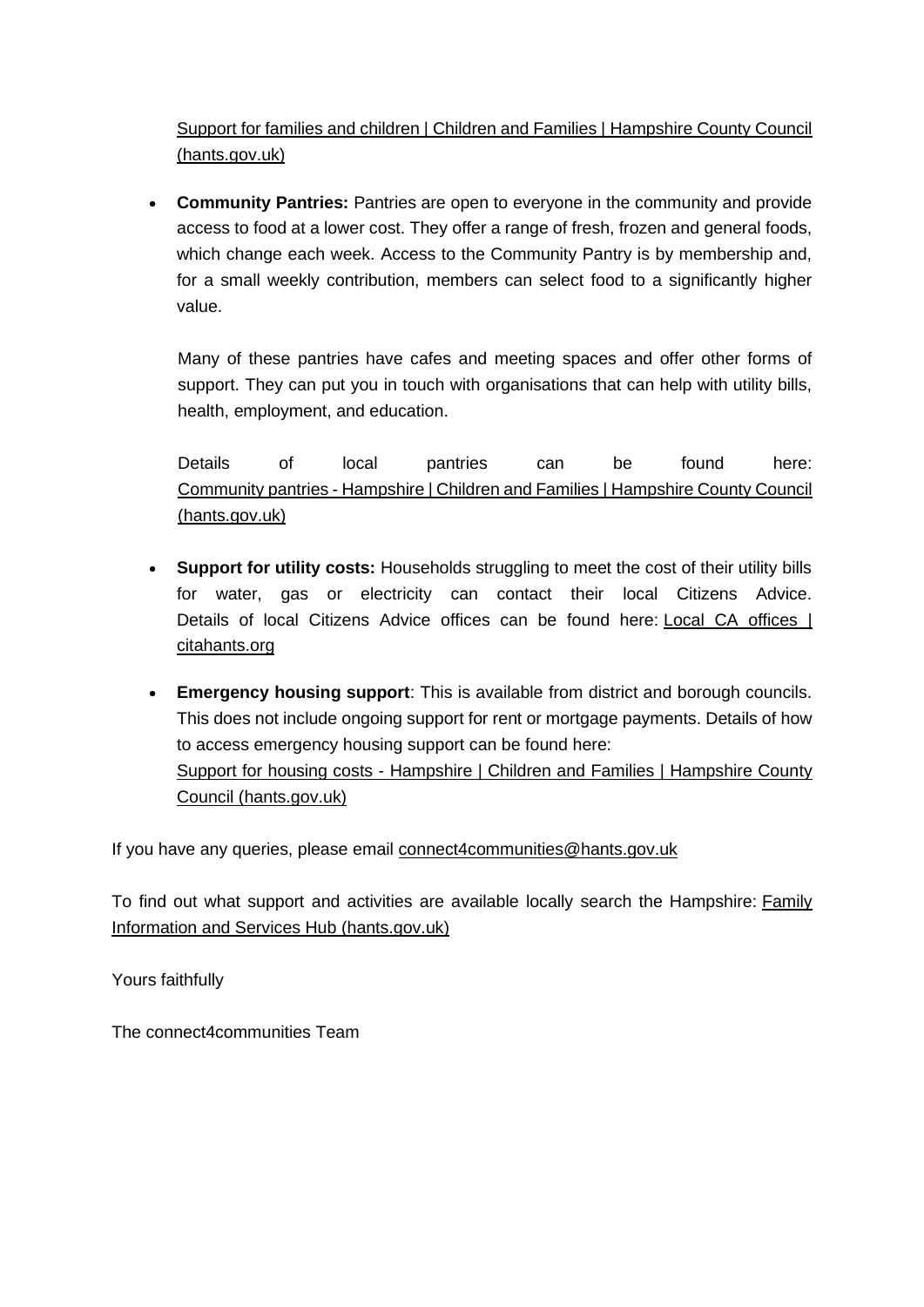

*STEM Pupil of the week: Will W Year 8 STEM Subject: Maths Date: 8 June 2022*

## *Stem in the News*



### **Tonga eruption was "record atmospheric explosion"**

<https://www.bbc.co.uk/news/science-environment-61452860>

# *What do YOU think?*

### Drama

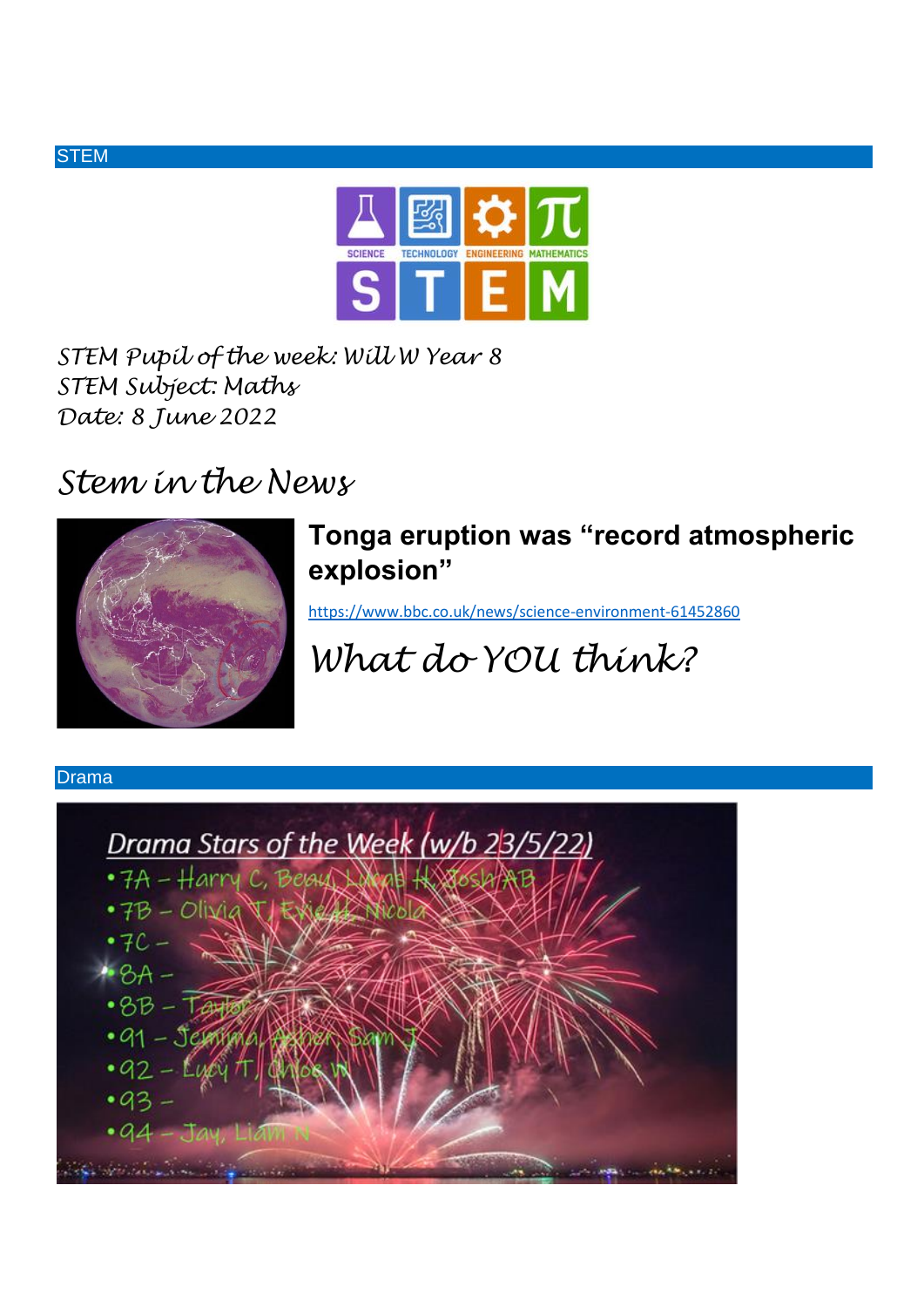#### **Library**



Win £5,000 for our school!

The big prize draw from National Book Tokens is back!

You could win £5,000 of National Book Tokens for our school library, enough to buy hundreds of new books, and if your entry is picked, you'll also get £100 of National Book Tokens to spend on yourself!

Please nominate Test Valley School using the link below and spread the word to your family and friends! The more nominations we receive the better our chances!

[WIN £1,000/€1,000 to help your school rebuild their library \(nationalbooktokens.com\)](https://www.nationalbooktokens.com/schools?utm_source=nbt&utm_medium=email&utm_content=nominate-your-school&utm_campaign=20220607_schools)

### **Harry Potter books available in Ukrainian for free**

Pottermore Publishing has teamed up with a Ukrainian publishing house to offer all seven Harry Potter ebooks for free to readers affected by the current conflict in the country. They can be accessed through this link:

Ukrainian eBooks - [Pottermore Publishing](https://www.pottermorepublishing.com/ukrainian-ebooks/)

### **Supporting Ukraine in Hampshire Libraries**

Hampshire Libraries have worked alongside colleagues, communities, and partners to offer support to refugees arriving in Hampshire. Please see more information on their blog:

### [Supporting Ukraine in libraries –](https://hampshirelibraries.blog/2022/05/19/supporting-ukraine-in-libraries/) Hampshire Libraries



### **Empathy Day 2022**

Empathy Day takes place on Thursday  $9<sup>th</sup>$  June. Empathy is our ability to understand and experience someone else's feelings. It builds stronger, kinder communities. It's a crucial life skill that young people need in order to learn, thrive and contribute. We're not born with a fixed quantity of empathy – it's a skill we can all learn. Excitingly, research shows that books are a powerful tool to develop it. When young people identify with book characters, they learn to see things from others' points of view. As they read, they are building their empathy skills.

**"When we read about a character from a different culture or gender or ability than our own, we learn the skill of perspective-taking, and understand how our lives are all interconnected." Muhammad Khan, Author**

You can find a selection of books to build empathy, for young people aged 12—16, on this link:

[SECONDARY EMPATHYLAB GUIDE 150dpi \(1\).pdf \(cdn-website.com\)](https://irp.cdn-website.com/b2f3fbc2/files/uploaded/SECONDARY%20EMPATHYLAB%20GUIDE%20150dpi%20%281%29.pdf)